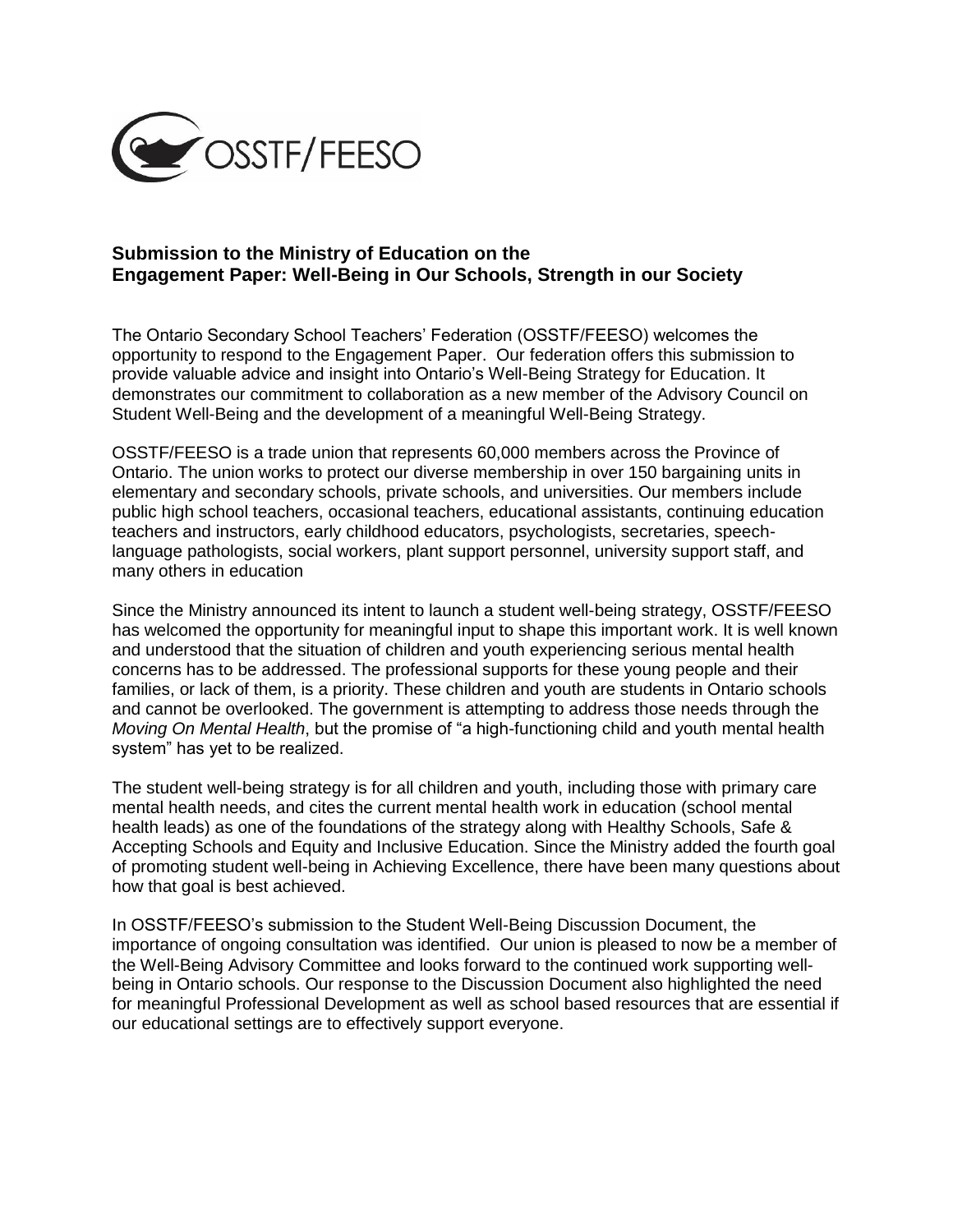The Engagement Paper reaffirms four policy areas that are foundational to student well-being in every school in Ontario: equity and inclusive education, healthy schools, mental health, and safe and accepting schools. OSSTF/FEESO has supported the implementation of each policy and, in partnership with the Ministry of Education, has developed and delivered several professional development workshops for school staff.

### **The Need for a Renewed Commitment to Professional Development**

The Ministry of Education has identified that student well-being is supported by current policies related to equity, inclusion and safe schools. OSSTF/FEESO has demonstrated its commitment to address key issues that are known to impact student well-being. With funding from the Ministry, OSSTF/FEESO created and delivered workshops that specifically addressed bullying, cyberbullying, homophobia/transphobia and sexual harassment; each workshop was designed to provide teachers and educational workers with information about each issue as well as strategies to support affected students.

Our union believes that the delivery of quality professional development supporting equity, inclusion and safe schools is still required to support the well-being of students and staff in Ontario schools. A renewed commitment to offer school staff dedicated time to discuss issues relating to safe and equitable schools is needed. Fully understanding and properly responding to the complex issues that impact student well-being will only be achieved with the provision of meaningful opportunities for school staff to collaborate professionally.

Education's commitment to well-being must not only create school environments that support the cognitive, physical, emotional and social growth of students. This commitment must be accompanied by a dedicated effort to address the negative actions, attitudes and beliefs that undermine well-being. Ministry policies can only be effective when frontline staff working with students are aware, informed and supported as they carry out their professional responsibilities in schools.

# **Development of Professional Learning Opportunities**

With the recent commitment to Collaborative Professionalism, OSSTF/FEESO offers the Ministry of Education an opportunity to utilize the knowledge and experience of professional support staff members such as psychologists, social workers and other support staff who have tirelessly worked in schools to support student well-being. Together with the resources such as School Mental Health Assist, we believe much would be accomplished by working towards the development of professional learning opportunities to enhance the capacity of the system to promote well-being.

# **Supports and Resources for Supporting Well-Being**

OSSTF/FEESO agrees that positive learning environments that contribute to students' "overall sense of self, spirit and belonging" are key component of student well-being. In reviewing the Discussion Document, the role of the school is clear; roles of parents, families and communities are not. Factors such as poverty, inadequate housing, domestic violence, and in remote communities, access to potable water are not mentioned.

In recent years, we have seen the important roles in guidance and student success eroded. There have been cuts to many guidance departments with reductions in the numbers of guidance counsellors as well as the office support that is essential in these office areas that are often separate from the main office area.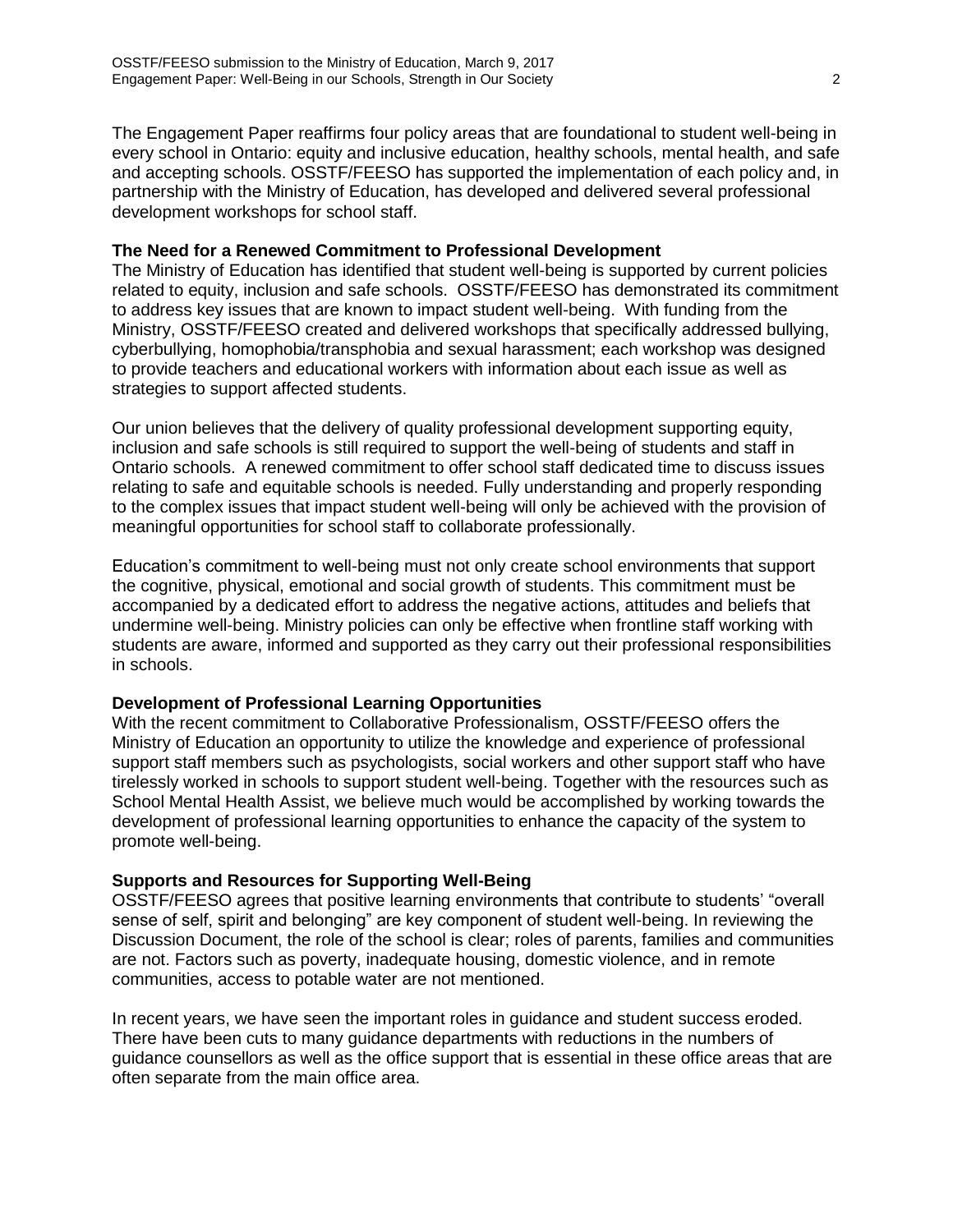Student Success teachers report being overwhelmed with the number of referrals; the underlying factors behind the referrals often stem from mental health needs that cannot be addressed with available resources. There is a need for those services and resources as is evidenced by the results of the Ontario Student Drug Use and Health Survey.

As reported in the *Globe and Mail* on July 21, 2016, the survey released by the Centre for Addiction and Mental Health, showed that one-third of Ontario students in Grades 7 to 12 reported elevated levels of psychological distress, a substantial spike since 2013.

The rate jumped from 24 per cent in 2013 to 34 per cent – approximately 328,000 adolescents – in 2015, an increase called very 'surprising' by Robert Mann, senior scientist at CAMH and colead investigator of the Ontario Student Drug Use and Health Survey. The spike in psychological distress has also been met with an increase in the number of adolescents who visit a mental-health professional. One in five participants (21 per cent) reported visiting a mental-health practitioner at least once during the last year, up from 12 per cent in 1999. "People are now recognizing that there are mental-health issues that students are dealing with that we need to be addressing, and I think the governments are mobilizing and schools are mobilizing to deal with these concerns," Dr. Mann said. "It's not that we're seeing more kids with mental-health issues. It's that people are reaching out for help more, which is a good thing," said Kim Moran, president and CEO of the advocacy group Children's Mental Health Ontario.

OSSTF/FEESO does caution against a belief that the promotion of well-being will negate the need for valuable services for those children and youth whose mental health may be suffering. These survey results clearly identify the need for any well-being strategy to address the increasing needs for those supports and resources. We also caution that any framework needs to be developed and implemented within the limitations of physical and human resources available in schools. The education of students remains our fundamental priority. We agree that learning must occur in environments that are safe and healthy where equity and inclusion are embedded in the school system. However, the promotion of well-being will only be a philosophical exercise if front-line services are further diminished and resources are not made available.

# **Enhance Funding for School-based Supports**

OSSTF/FEESO calls upon the Ministry to ensure that the funding for school-based supports that are currently available are maintained, if not further enhanced with the implementation of the Well-Being Strategy. We also remind the Ministry to provide a full spectrum of services for children and youth whose mental health and well-being are compromised. With the interministry collaboration that is taking place between Children and Youth Services, Health, Housing and Infrastructure, it is essential that a patchwork approach to service provision is not continued. This too, jeopardizes the health and well-being of children and their families.

#### **OSSTF/FEESO is Committed to and Supports Student Well-being**

The 2014 OSSTF/FEESO Submission to the Ministry of Education, *Building The Next Phase in Ontario's Education Strategy,* stated the following:

OSSTF/FEESO believes strongly in public education as the key to Ontario's future. Our schools must continue to equip our students with the knowledge, skills and sense of community that will make our province prosperous and dynamic. Our dedicated staff must be provided with the resources to accomplish those important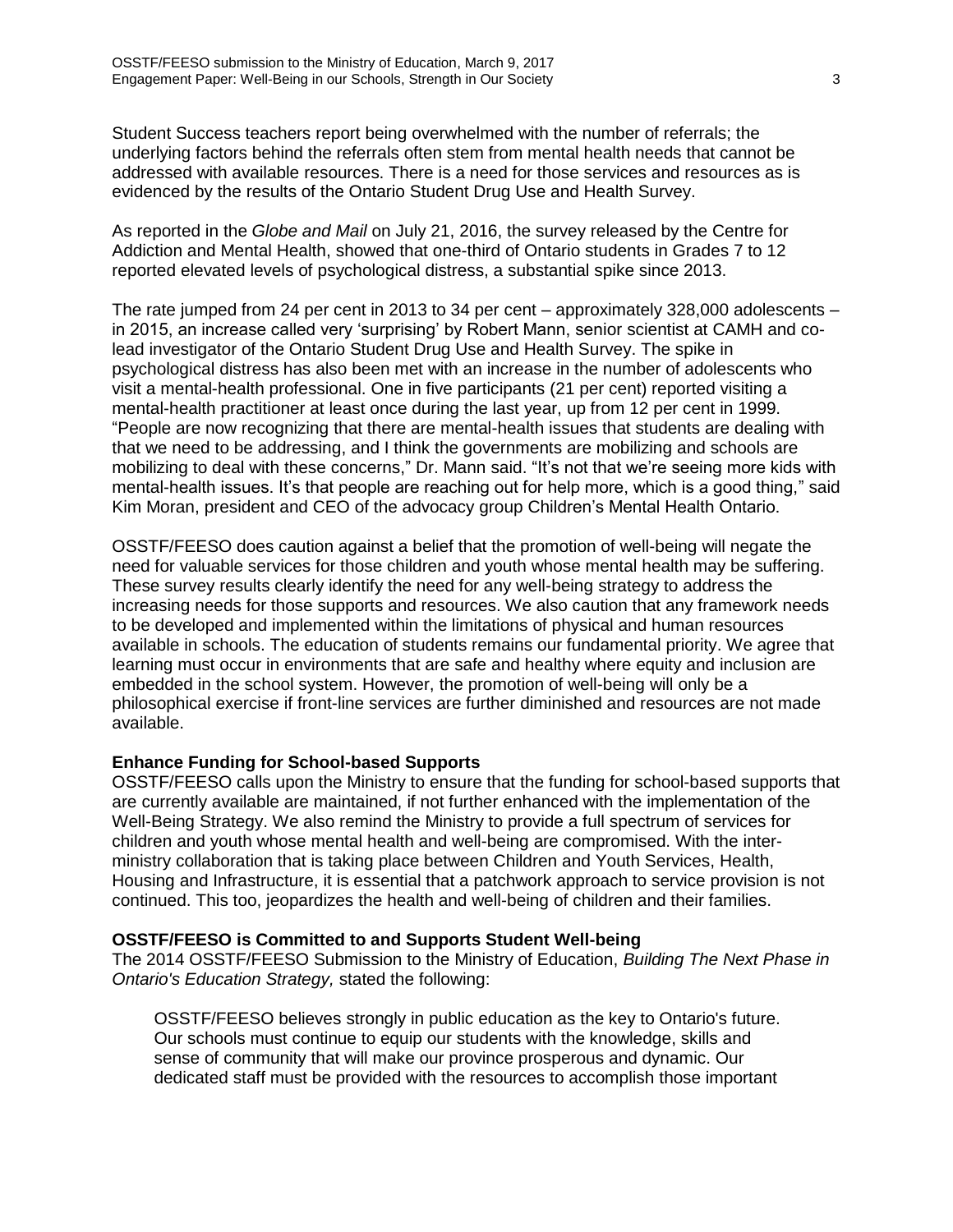objectives. Our students must be supported by a caring society in order to achieve the ability and confidence necessary to meet the new challenges of the 21"century.

Specifically, we agree that too many First Nations, Inuit, Metis learners, children and youth in care, learners with mental health issues and those who require the support of special education are still struggling within the current system of education. The need to present those learners with the greatest opportunity for success and achievement necessitates commitment to increased awareness, improved understanding and enhanced supports and services that will see all learners become healthy, well-rounded and resilient young adults.

As evidenced by our earlier submission, OSSTF/FEESO understands and supports the need to promote well-being. In fact, in that same year, we provided a proposal to partner with the Ministry of Education on the subject of well-being, committing to the development and delivery of a resource and workshop on *Building Resilience*. We hope that our proposal will still be considered as the government moves forward on its commitment to student well-being. OSSTF/FEESO also welcomed the additional goal of promoting student well-being as outlined in *Achieving Excellence: A Renewed Vision for Education in Ontario.* It is essential that the resources and supports created as the Well-Being Strategy is implemented and advanced, are directed primarily towards the goal.

#### **Focus on Well-being Not Measurement**

The Ministry has made a bold commitment to promoting the well-being of students. Any move towards the development of a measurement that will be reported on in a fashion similar to the reporting of EQAO literacy and numeracy scores will only serve to undermine the well-being of students and staff in areas of the province that are affected by significant factors such as those that are known to impact learning.

The school is, and will continue to be a place where children are exposed to conditions and supports which create positive learning environments. OSSTF/FEESO agrees that early years and school settings are places that will help children and students become resilient. Our focus must be on those efforts. To lose sight of the goal of promoting well-being by instead focusing on how to measure it is problematic.

Until such time that the larger issues of access to affordable housing, violence and poverty are addressed, the well-being of some students will certainly remain compromised. Measurement of student well-being will only serve to further disenfranchise the children and families who are socioeconomically disadvantaged.

#### **Emphasize PPM No.149 and PPM No.159**

As the engagement process begins with mental health agencies, public health and other service providers, the Ministry is asked to reinforce the policy direction outlined in PPM No.149 with school boards. This will provide clarification of roles and minimize duplication of valuable and currently, insufficient resources.

Based upon the direction of PPM No.159 OSSTF/FEESO is committed to work with boards in transforming school cultures through agreed upon consultative mechanisms. Our membership has always been committed to supporting the well-being of students. The implementation of this strategy is important and must be carried out using our recent commitment to collaborative professionalism.